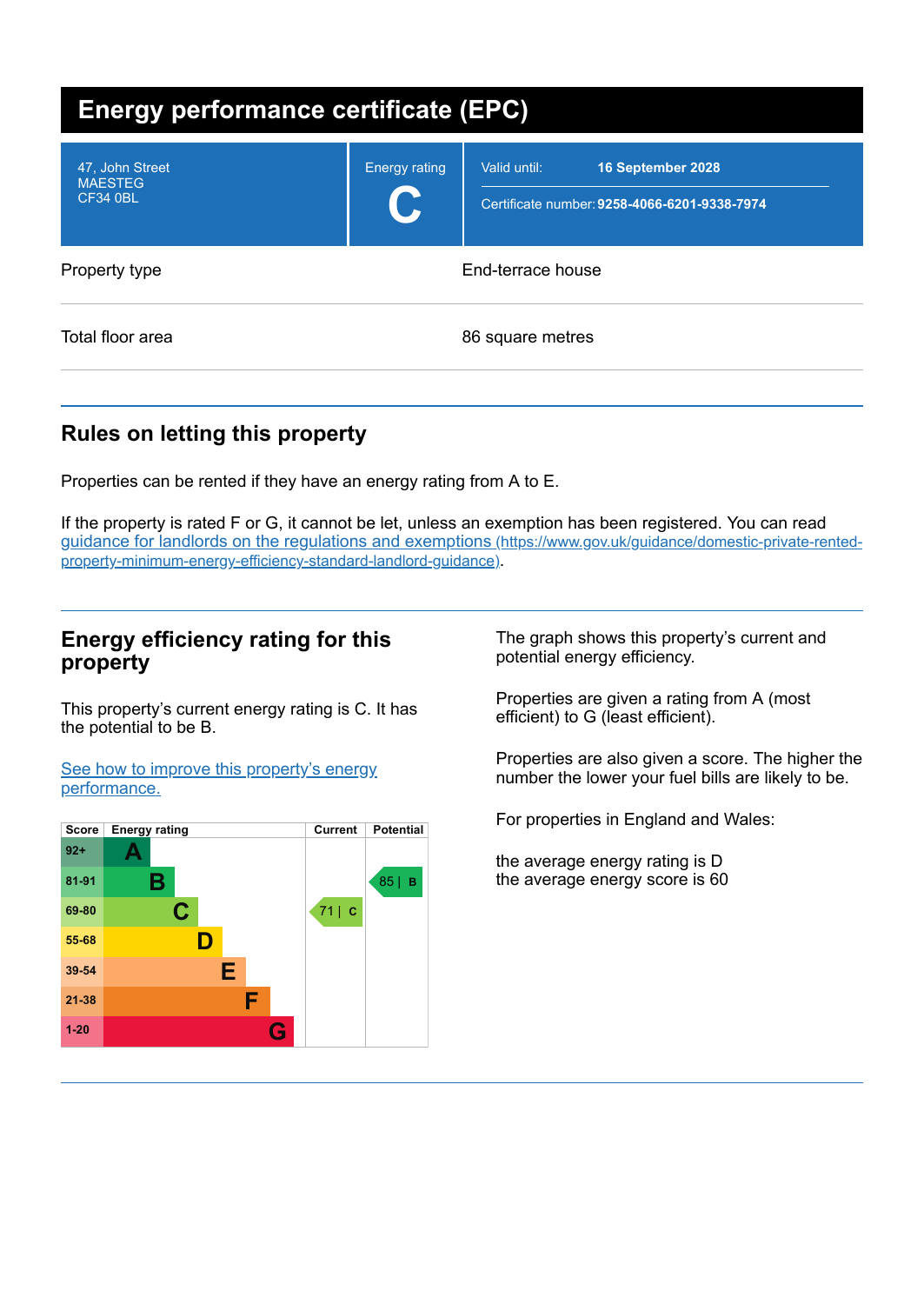# **Breakdown of property's energy performance**

This section shows the energy performance for features of this property. The assessment does not consider the condition of a feature and how well it is working.

Each feature is assessed as one of the following:

- very good (most efficient)
- good
- average
- poor
- very poor (least efficient)

When the description says "assumed", it means that the feature could not be inspected and an assumption has been made based on the property's age and type.

| <b>Feature</b>       | <b>Description</b>                               | Rating    |
|----------------------|--------------------------------------------------|-----------|
| Wall                 | Sandstone or limestone, with external insulation | Very good |
| Wall                 | Cavity wall, with external insulation            | Very good |
| Wall                 | Cavity wall, as built, no insulation (assumed)   | Poor      |
| Roof                 | Pitched, 200 mm loft insulation                  | Good      |
| Roof                 | Pitched, insulated (assumed)                     | Good      |
| Window               | Fully double glazed                              | Good      |
| Main heating         | Boiler and radiators, mains gas                  | Good      |
| Main heating control | Programmer, room thermostat and TRVs             | Good      |
| Hot water            | From main system                                 | Good      |
| Lighting             | Low energy lighting in 27% of fixed outlets      | Average   |
| Floor                | Solid, no insulation (assumed)                   | N/A       |
| Floor                | Solid, limited insulation (assumed)              | N/A       |
| Secondary heating    | Room heaters, electric                           | N/A       |

### **Primary energy use**

The primary energy use for this property per year is 201 kilowatt hours per square metre (kWh/m2).

#### **Additional information**

Additional information about this property:

- Stone walls present, not insulated
- Dwelling has access issues for cavity wall insulation
- Dwelling may be exposed to wind-driven rain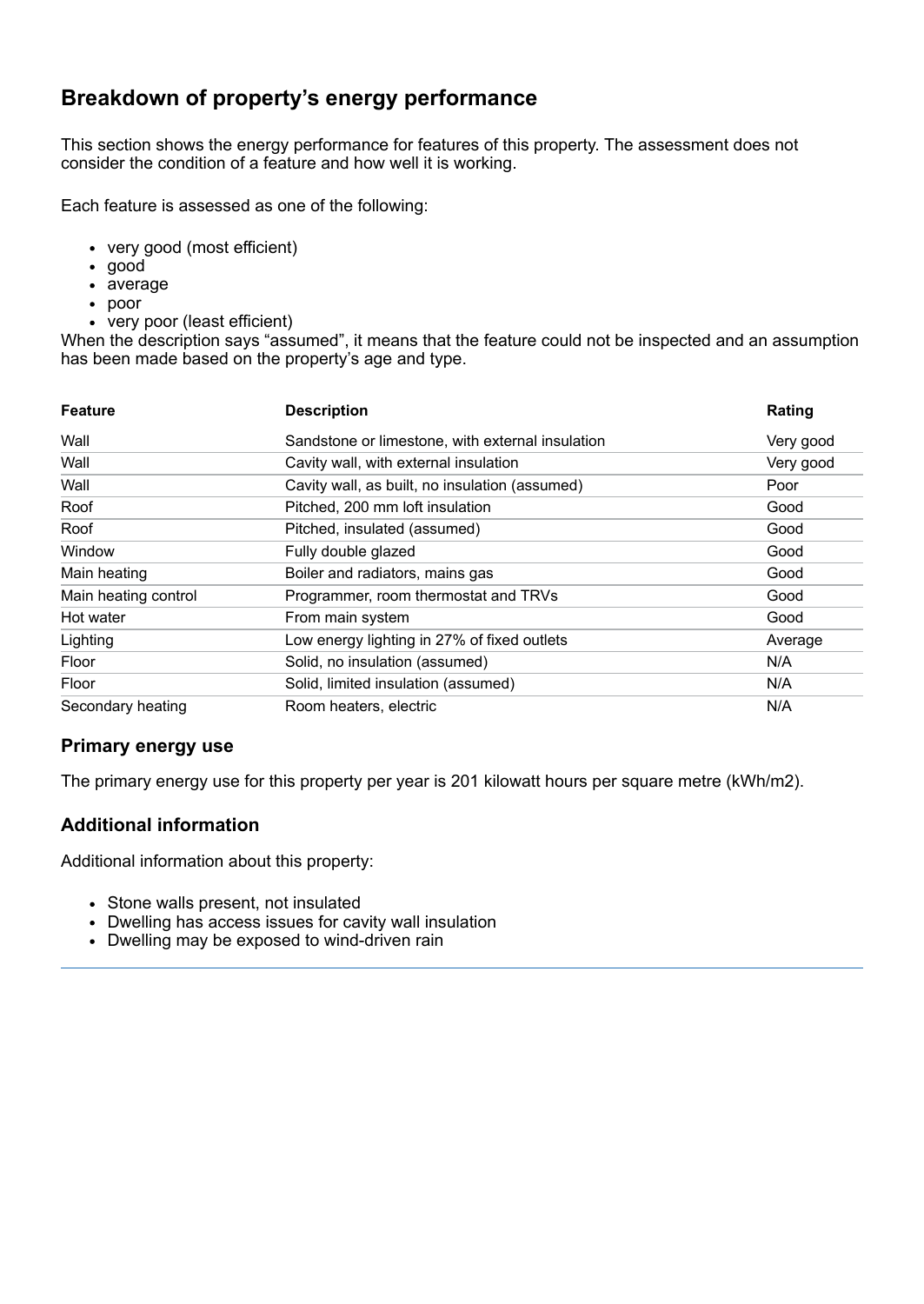# **Environmental impact of this property**

One of the biggest contributors to climate change is carbon dioxide (CO2). The energy used for heating, lighting and power in our homes produces over a quarter of the UK's CO2 emissions.

| An average household<br>produces | 6 tonnes of CO2   |  |
|----------------------------------|-------------------|--|
| This property produces           | 3.0 tonnes of CO2 |  |

This property's potential production 1.6 tonnes of CO2

By making the [recommended](#page-2-0) changes, you could reduce this property's CO2 emissions by 1.4 tonnes per year. This will help to protect the environment.

Environmental impact ratings are based on assumptions about average occupancy and energy use. They may not reflect how energy is consumed by the people living at the property.

# <span id="page-2-0"></span>**How to improve this property's energy performance**

Making any of the recommended changes will improve this property's energy efficiency.

If you make all of the recommended changes, this will improve the property's energy rating and score from C (71) to B (85).

| <b>Recommendation</b>             | <b>Typical installation cost</b> | <b>Typical yearly saving</b> |
|-----------------------------------|----------------------------------|------------------------------|
| 1. Floor insulation (solid floor) | £4.000 - £6.000                  | £28                          |
| 2. Low energy lighting            | £55                              | £37                          |
| 3. Solar water heating            | £4.000 - £6.000                  | £30                          |
| 4. Solar photovoltaic panels      | £5,000 - £8,000                  | £309                         |

### **Paying for energy improvements**

Find energy grants and ways to save energy in your home. [\(https://www.gov.uk/improve-energy-efficiency\)](https://www.gov.uk/improve-energy-efficiency)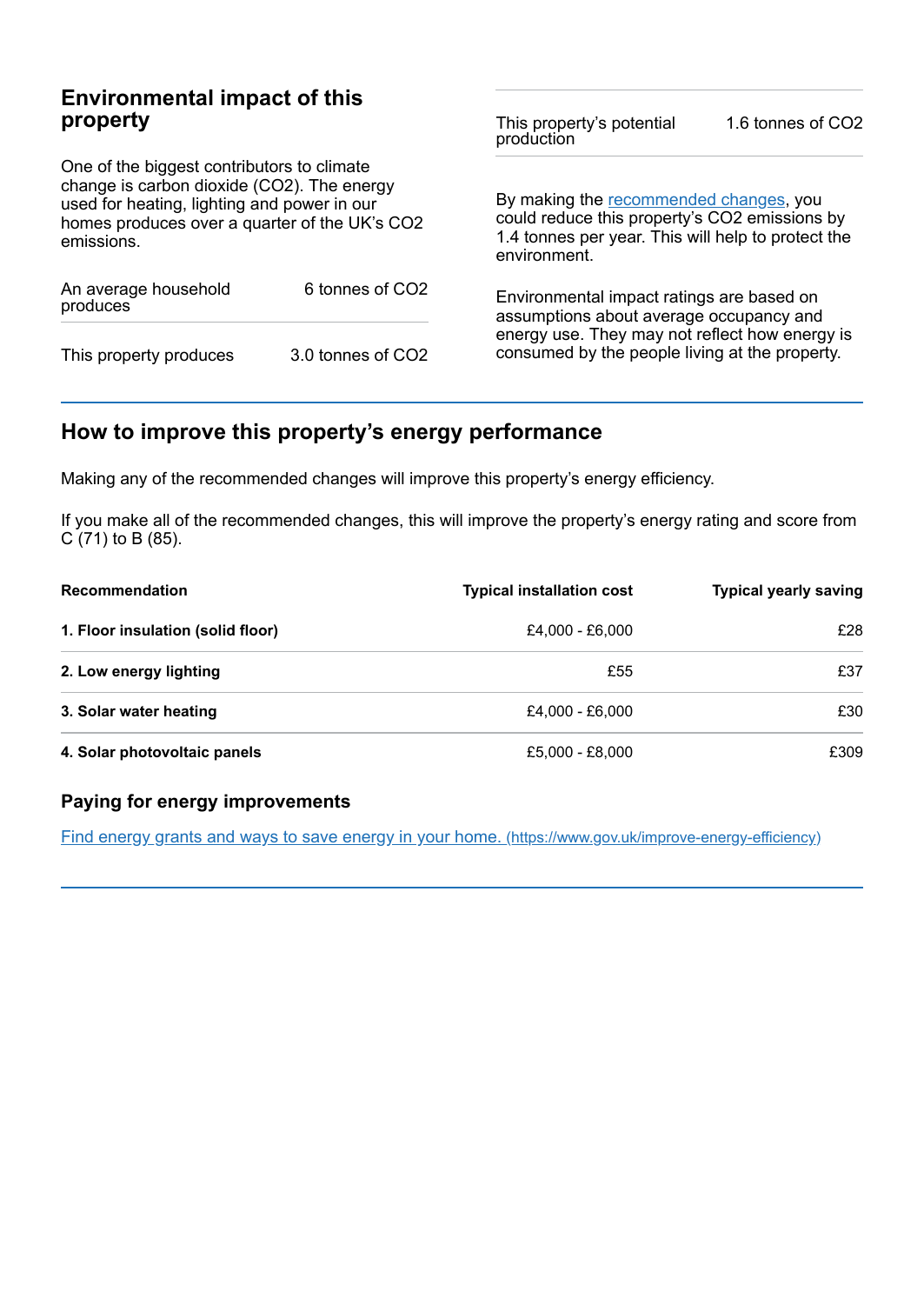## **Estimated energy use and potential savings**

| Estimated yearly energy<br>cost for this property | £748 |
|---------------------------------------------------|------|
| Potential saving                                  | £95  |

The estimated cost shows how much the average household would spend in this property for heating, lighting and hot water. It is not based on how energy is used by the people living at the property.

The estimated saving is based on making all of the [recommendations](#page-2-0) in how to improve this property's energy performance.

For advice on how to reduce your energy bills visit Simple Energy Advice [\(https://www.simpleenergyadvice.org.uk/\)](https://www.simpleenergyadvice.org.uk/).

### **Heating use in this property**

Heating a property usually makes up the majority of energy costs.

### **Estimated energy used to heat this property**

| Space heating | 7925 kWh per year |
|---------------|-------------------|
| Water heating | 1962 kWh per year |

# Potential energy savings by installing insulation

| <b>Type of insulation</b>     | Amount of energy saved |
|-------------------------------|------------------------|
| <b>Loft insulation</b>        | 88 kWh per year        |
| <b>Cavity wall insulation</b> | 322 kWh per year       |

**Solid wall insulation** 377 kWh per year

You might be able to receive Renewable Heat Incentive payments [\(https://www.gov.uk/domestic](https://www.gov.uk/domestic-renewable-heat-incentive)renewable-heat-incentive). This will help to reduce carbon emissions by replacing your existing heating system with one that generates renewable heat. The estimated energy required for space and water heating will form the basis of the payments.